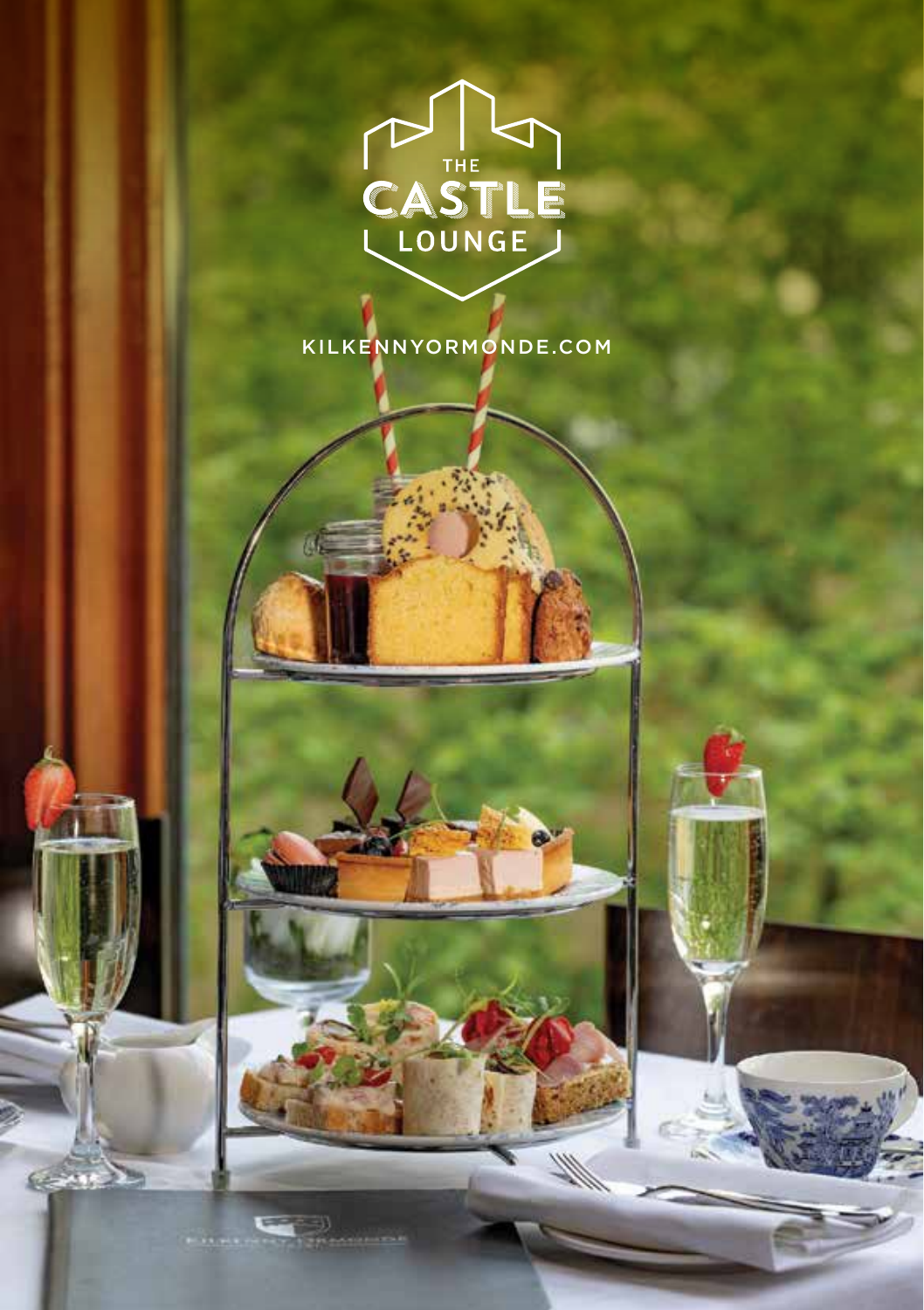## Bakery Corner

Homemade Fruit Scone with Cream & Preserve 4.00

Basket of Mini Danish Pastries or Croissants Served with Butter and Jam 3.00 *Contains: Gluten, Dairy, Eggs, Tree Nuts*



# Morning Menu

### **9AM – 12.30PM**

Full Irish Breakfast 11.00

Bacon, Ollie's Sausages, Clonakilty Black and White Pudding, Choice of Egg, Mushrooms, Baked Beans, Breakfast Potatoes *Contains: Gluten, Dairy, Eggs, Mustard, Celery, Sulphites*

Served with Toast or Home-Made Treacle Soda Bread and Tea or Coffee Gluten Free and Vegetarian Option Available

### Pancake Stack (3) 8.00

Served with Rashers, Butter, Maple Syrup and Mini Fruit Salad *Contain: Gluten, Dairy, Eggs*

### Breakfast Sambo 8.00

Sour Dough Beer Bap with Bacon, Ollie's Sausage, Fried egg and Ballymaloe Relish. Gluten Free and Vegetarian Option Available *Contain: Gluten, Dairy, Egg*

### Toasted 'Pochon' Sour Dough 9.50

Sliced Avocado & Tomato, Poached Egg, Haloumi, Jalapeño Relish. *Contain: Gluten, Dairy, Eggs*

Vegan: Vegan Cheese and Grilled Tofu. Gluten Free Roll Available

### Ranchers Breakfast Wrap 'Huevos Rancheros' 6.00

Flour Tortilla with Chunky Salsa, Scrambled Eggs & Melted Cheese *Contains: Gluten, Dairy, Eggs* Add Chopped Bacon 2.00

### Toast Plate 3.50

Brown, White or Homemade Treacle Soda Bread Served with Butter and Jam or Honey *Contains: Gluten, Dairy, Eggs*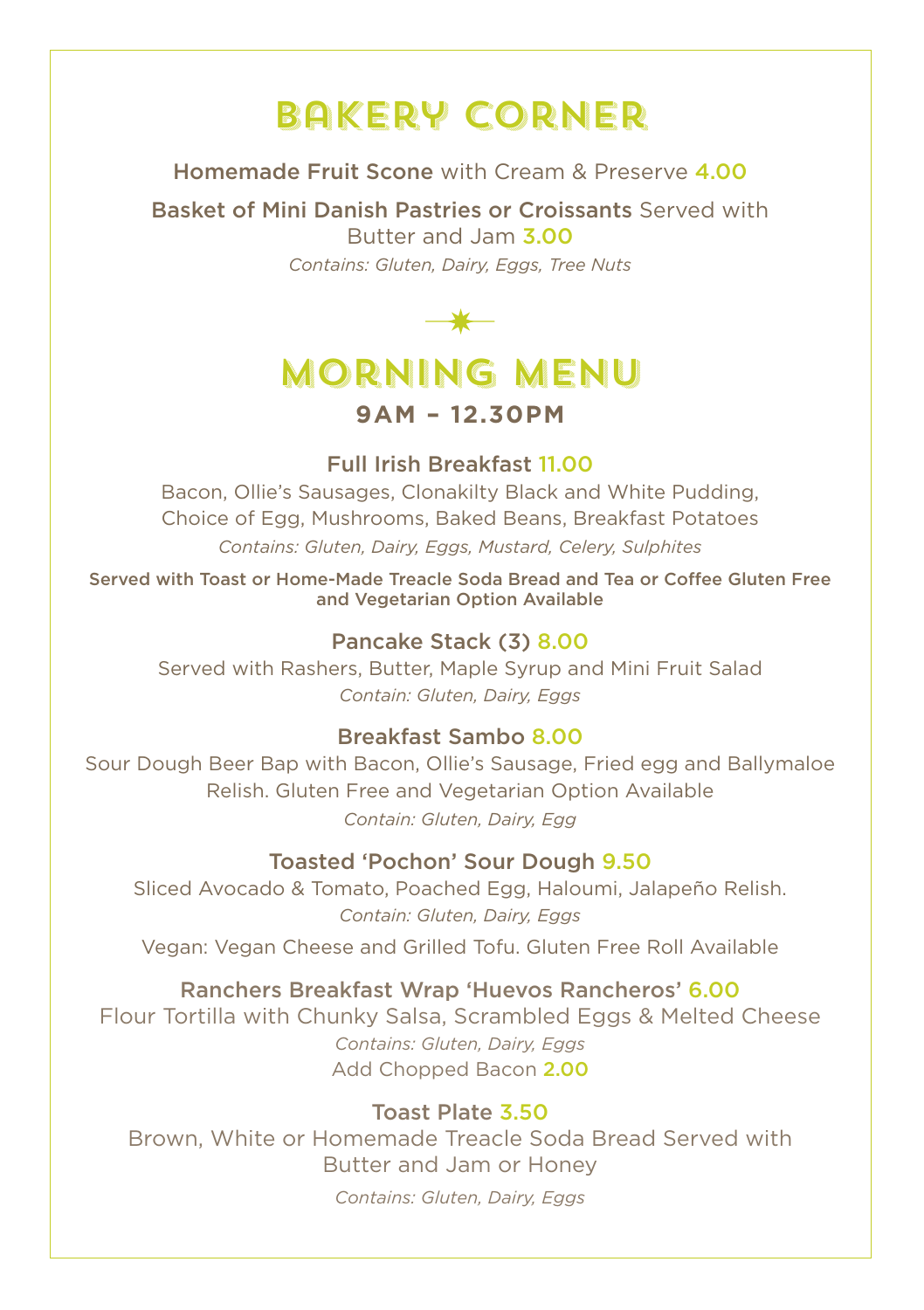## LunchTime Menu

### **SERVED 12.30PM - 5.30PM**

#### Today's Freshly Prepared Soup 7.50

Homemade Treacle Soda Bread *Contains: Gluten, Dairy, Celery - Please ask your server*

#### Watergrass Hill Rump Steak Ciabatta 16.00

Marinated Beef, Balsamic Pickled Onions, Roast Red Pepper, Tipperary Brie Cheese, Spicy Harissa Celeriac Slaw and Organic Mixed Leaves *Contains: Gluten, Eggs, Dairy, Celery, Sulphites*

#### Fish & Chips 16.00

Seaweed and Kilkenny Red Ale Battered Fillets of Haddock, House Chunky Tartare Sauce, Twice Cooked Chunky Chips *Contains: Gluten, Sulphites, Crustaceans, Eggs, Fish, Dairy, Molluscs*

#### Cleopatra Salad 14.00

Fried Haloumi, Organic Gold River Leaves, Seasonal Fresh Fruit, Cashew Nuts, Wexford Strawberry and Ginger Vinaigrette *Contains: Sulphites, Dairy, Nuts*

### Duck 'N' Waffle 12.00

Belgian Waffle, Aromatic Skeaghanore Duck in Crispy Franks Hot Sauce, Sour Cream, Scallions and Chili *Contains: Gluten, Dairy, Egg, Soya*

#### Ham Hock Terrine 'en Croute' 15.00

Wexford Strawberry and Market Produce Salad, Piccalilli, Toasted Sour Dough, Chunky Fries *Contains: Celery, Mustard, Gluten*

#### 6oz Prime Angus Burger 16.00

Beer Sour Dough Roll, Roast Onion Sriracha, Baby Gem Lettuce, Tomato, Swiss Cheese and Bacon and Chorizo Jam *Contains: Celery, Gluten*



 Gold River Farm Organic Baby Leaves and Market Produce Salad Sundried Tomato and Herb Dressing *Contains: Dairy, Sulphites, Mustard*

> Twice Cooked Chunky Chips Sweet Potato Fries Spice Bag Seasoning *Contains: Gluten*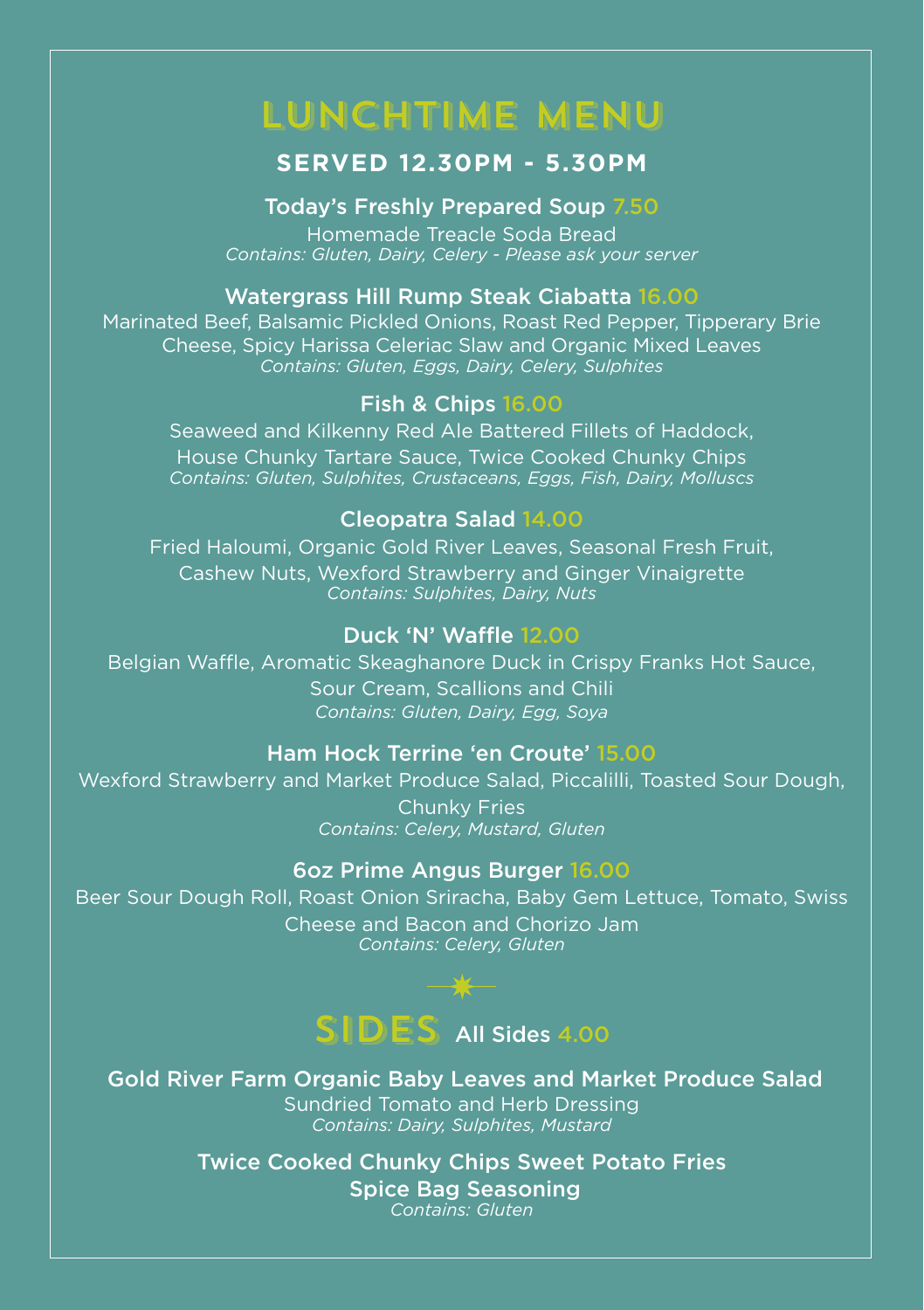## Sambos & Wraps

Chicken Caesar Wrap 12.00

Rings Farm Free Range Chicken, Baby Gem, Bacon Lardons, Caesar Dressing, Aged Parmesan, Organic Mixed Leaves Salad *Contains: Gluten, Eggs, Dairy, Sulphites*

### Moroccan Falafel Wrap (V,VE) 12.00

Spicy Falafel, Lemon & Cumin Hummus, Baby Gem, Mint & Cucumber Vegan Mayonnaise, Organic Mixed Leaves Salad *Contains: Gluten, Celery, Mustard*

### Kilmore Quay 14.00

3 Slices of Our Homemade Treacle Soda Bread Crayfish, Smoked Salmon, Cold Water Prawns, Lemon & Seaweed Marie Rose Sauce *Contains: Gluten, Sulphites, Crustaceans, Eggs, Fish, Dairy, Molluscs*

### Crispy Chicken Box 14.00

Homemade Southern Fried Chicken, Cajun Seasoning, Toasted Cashew Nuts, Sriracha Mayonnaise, Garden Salad *Contains: Dairy, Egg, Gluten, Nuts*

### Selection of Sandwiches 8.00

Toasted Sandwiches 9.00

*Contains: Gluten, Eggs, Dairy - Please ask Your Server*

*For Environmental Reasons We Do Not Serve Canned Tuna*

All sandwiches and Wraps are served with a Small Portion of French Fries, Side Salad, Coleslaw and Crisps



### **DESSERTS**

All Desserts 8.00

Please ask Your Server for Today's Selection of Homemade Desserts from Our Pastry Kitchen

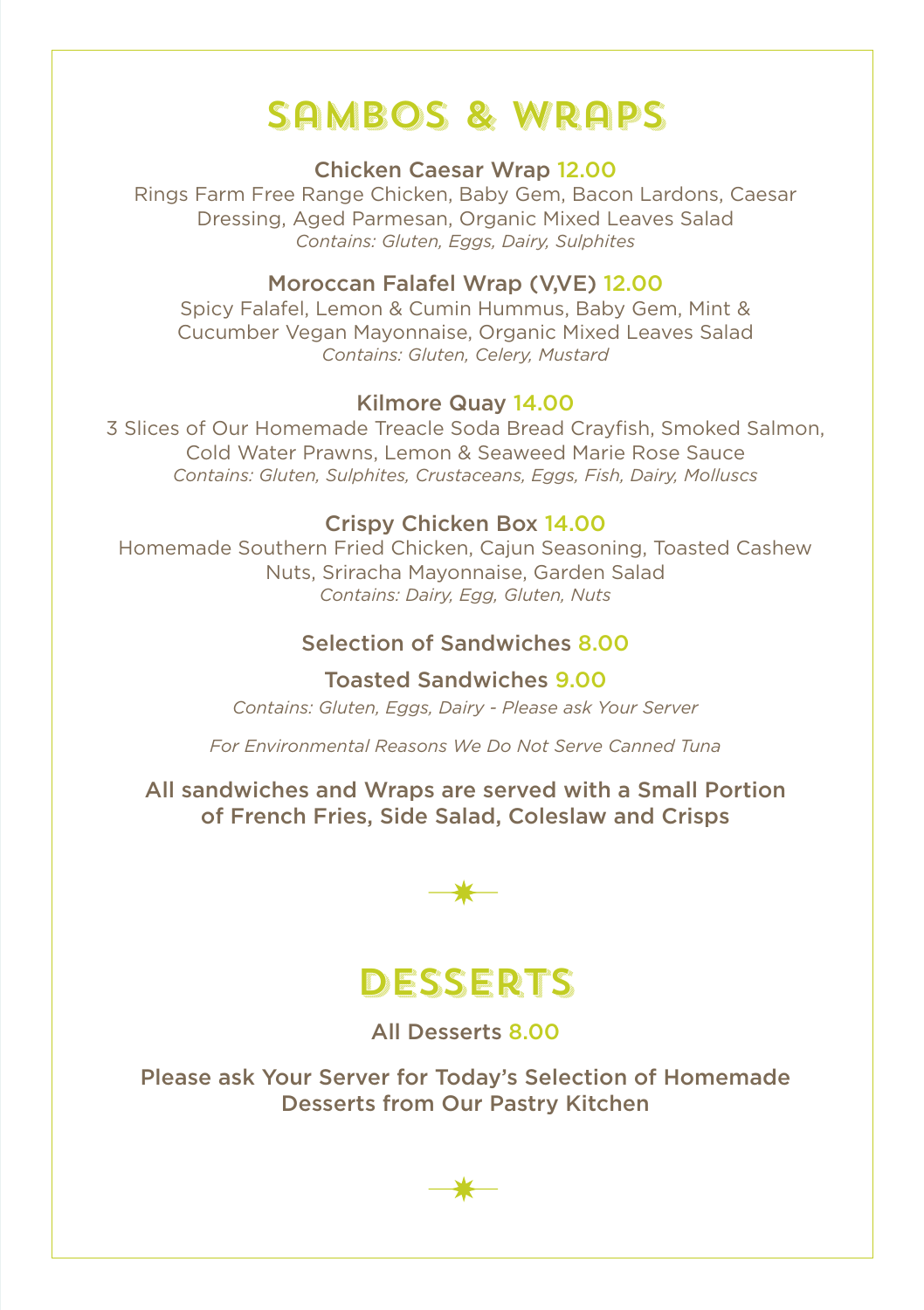## The Castle Lounge Afternoon Tea

**Treat yourself to Afternoon Tea. Sit back, relax and let us look after you – you deserve a break! Afternoon Tea e24.50 per person**

**Make an occasion of it and add a glass of bubbly e29.50 per person. Served Daily 2.30 – 4.30pm**

### SWEET TREATS

Rare Irish Whiskey Fudge Indonesian Chocolate Bark with Cranberry & Cashew Nuts Toblerone Pie Lemon Posset Apricot, Honey & Pumpkin Seed Granola Bar with White Chocolate

### FROM OUR IN-HOUSE BAKERY

Mini Fruit Scone, Seasonal Preserve, Whipped Cream Guinness & Cherry Barm Brack Gluten Free: Carrot Cake

### SELECTION OF **SANDWICHES**

Smoked Salmon, Cucumber, Velvet Cloud Yogurt, Horseradish Cream on House Soda Bread

Dubliner Cheddar, Baked Ham, Ballymaloe Relish, Dehydrated **Pineapple** 

> Free Range Egg Mayo, Seasonal Micro Cress

Black Pudding, Apple Curd, Onion Jam on Sour Dough Crostini

Toonsbridge Buffalo Mozzarella, Heirloom Tomato, Red Pesto

## Coffee & Tea Selection

**Americano 3.50 // Tea 3.00 // Espresso 3.50 // Cappuccino 3.90 Hot Chocolate 3.90 // Latte 3.90 // Flavoured Latte 4.10 // Herbal Tea 3.50**

Earl Grey, Peppermint, Ginger Lemon, Chamomile, Elderflower Lemon, Mango & Strawberry, Green Tea

We are happy to prepare a Gluten Free option. A Vegetarian Sandwich Selection is also available. *Please give 24 hours notice*